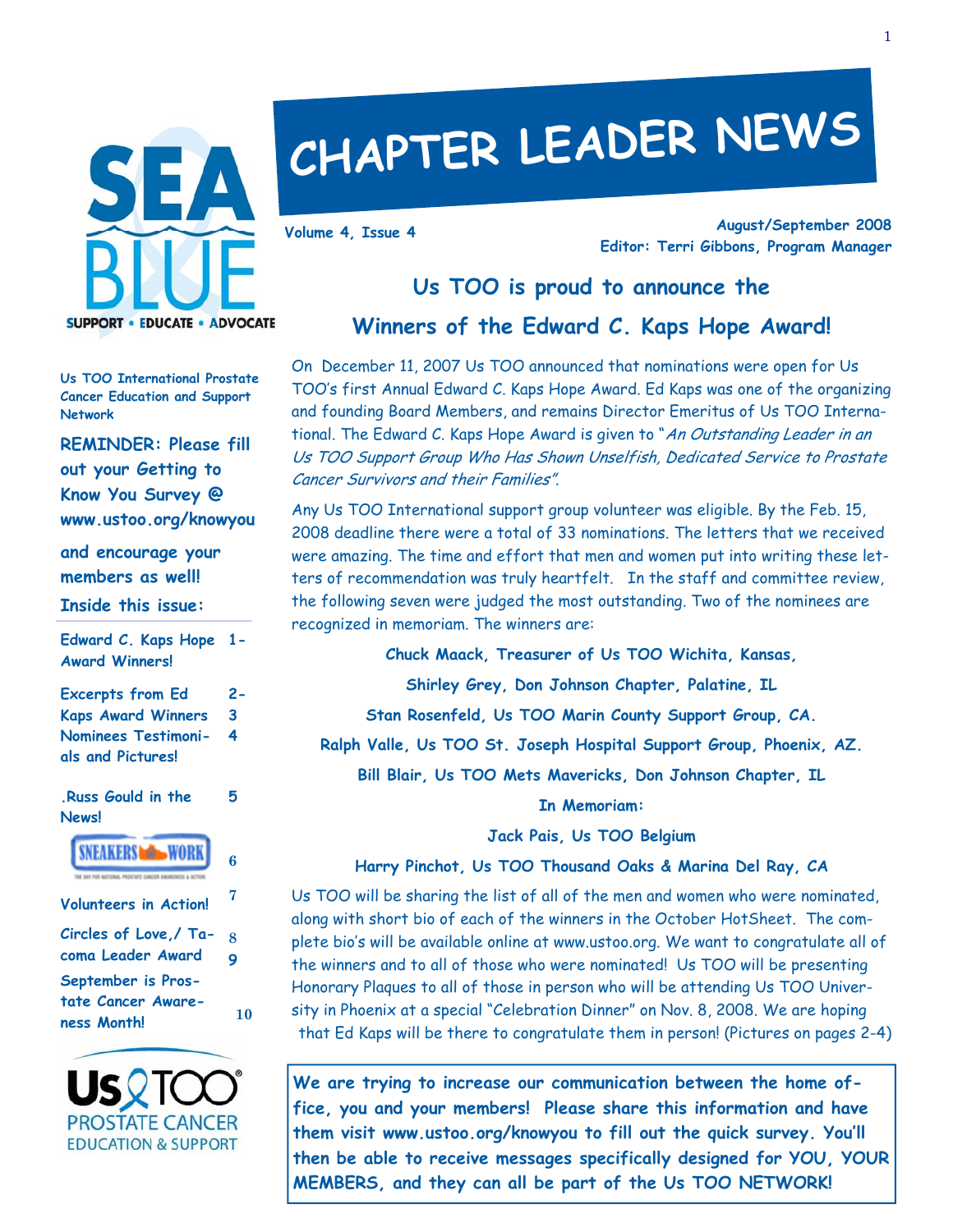# **Congratulations to all of the EDWARD C. KAPS HOPE AWARD WINNERS!**



**Chuck Maack, Us TOO Wichita Kansas** 



**Shirley Grey, Us TOO Don Johnson Chapter, Palatine, IL** 



**Stan Rosenfeld, Us TOO Marin County, California** 

Not only is **Chuck Maack** the "glue" for the Wichita Kansas chapter, he is also always as close as a phone call or email away. Through Us TOO's sponsored prostate pointers listservs, PCAI, RP, HAH, the Circle, EBRT and WW, Chuck has offered so much support to so many. Chuck received 11 nominations from fellow survivors and their partners from all over the country. There are several things that stand out about Chuck—one is the sheer scope of his contribution. "I know very few people whose counsel reaches so far and wide, says Leah Cohen wife of survivor Ted Cohen of New York. Chuck is not only helping people with the everyday business of living with prostate cancer, he is also contributing his time to finding a cure. Chuck's personal story is so inspiring, and when he speaks, it is always with sincerity. Over time, Chuck has been not just a friend, but a teacher, mentor and spiritual counselor. (Excerpts from nomination letters)

2

"What can you say about **Shirley Grey**..? VOLUMES!! Perhaps most importantly, Shirley is all about supporting and uplifting others. Shirley is the spark which ignites great ideas and brings them to fruition", shares Elizabeth Cabalka, colleague of "Miss Shirley". In 2004, a visiting physician and his wife shared the story of a race in California at which a runner shared, "I want to run for my father who has prostate cancer" Shirley knew she had just been handed a great idea! She and Myrna Porter (Founder of The Wellness Place) rallied others around the idea and, in 2005 the first Greater Chicago Prostate Cancer Run, Walk 'n Roll took place. Now approaching its fourth year, this wildly successful event has expanded significantly and is held in downtown Chicago every September. Besides being the driving force for many powerful groups, events and ideas, Shirley will tell you she is, first and foremost, "Herbie" Grey's wife and partner. Together they have experienced his prostate cancer for well over a dozen years. (Excerpts from nomination letters)

Rick Davis from the Marin County Group writes. "For the past nine years **Stan Rosenfeld** has been the moderator and inspiration for the Marin County Support Group. He leads our group with not just great compassion, sensitivity and humor, but immense knowledge. He is a font of information to both new and seasoned attendees with his frequent references to proven knowledge as well as the most current research. His lay voice comforts newly diagnosed men, guiding them through the labyrinth of the stressful treatment decision. "Every man that I have referred to the Us TOO Marin Chapter Support Group has told me how much Stan has made a difference in their lives. His steadfast leadership, passion, understanding and ongoing support has been limitless." shares Mimi Roth of UCSF Medical Center in San Francisco. Everyone knows and loves Stan! (Excerpts from nomination letters)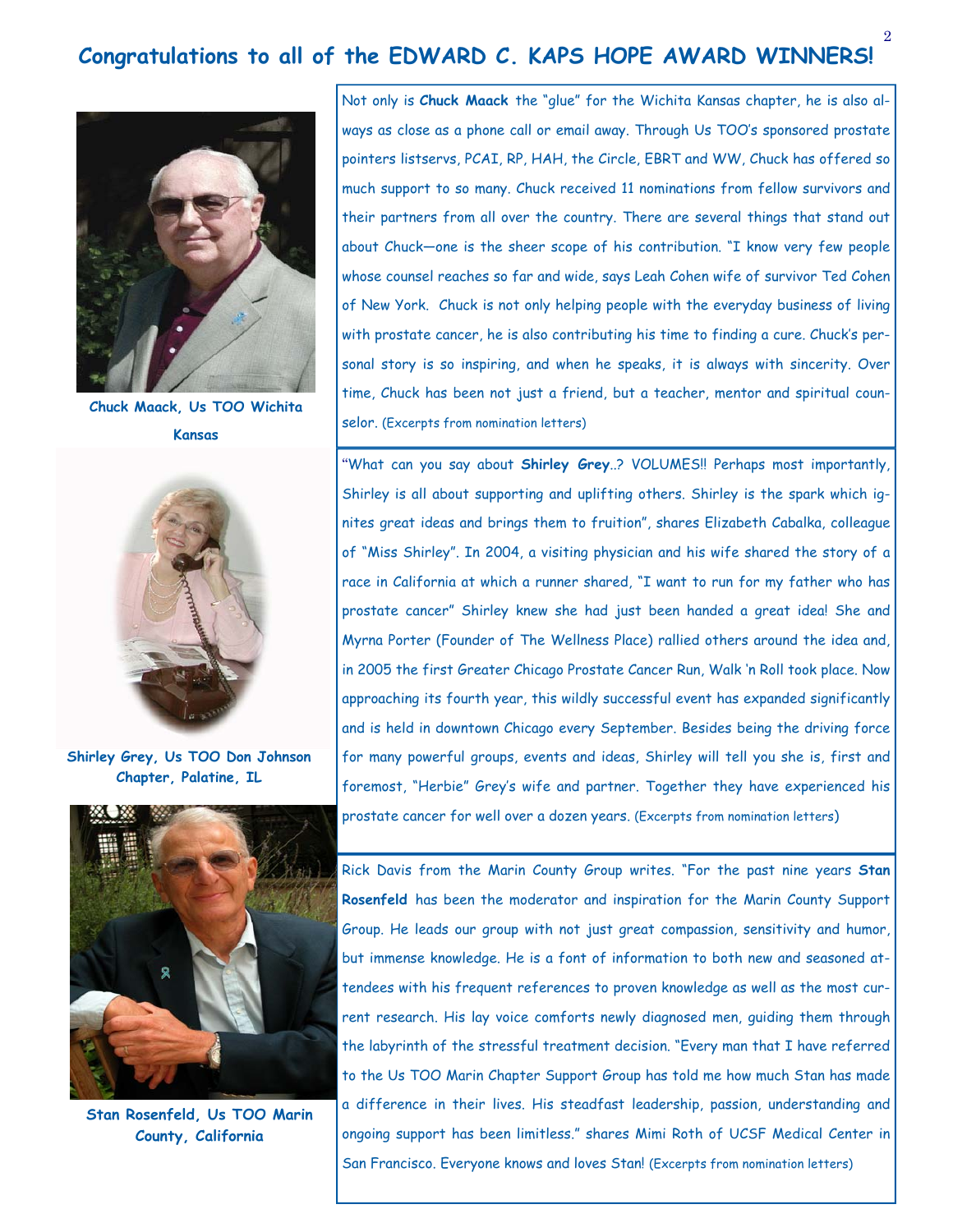Ralph Valle was one of the first three men to join the Arizona Prostate Cancer Task Force empowered by the Arizona legislature in 1999. Ralph is still an active member of that committee and thanks to his efforts has made the Us TOO Organization a dominating presence in the state of Arizona. Ralph has taken the time to visit most of the chapters in the state of Arizona sharing his knowledge of prostate cancer. Ralph has been known to spend 8 to 10 hours a day in an attempt to keep informed on the subject of prostate cancer. Dr. Charles "Snuffy" Myers once made the comment that Ralph Valle never fails to astonish him with his remarkable knowledge.

"Ralph's compensation is only his pride in knowing that he has been able to assist his fellow man, truly a great virtue. Ralph is one of the few human beings that is truly willing to give back more then he receives," shares Rex Zeiger.

(Excerpts from nomination letters)

"Thank god for **Bill Blair** says it substantially better than I can", says Harvey Orlov from the Don Johnson Chapter. Bill chairs on a monthly basis the "Mets Mavericks" group of men at The Don Johnson Prostate Cancer Support Group. This group was founded by Bill and is specifically for men with advanced PCa and or rising PSA to help them through those difficult times. Though Bill's health is of great concern to all that know and respect him, he still always has time for others and is committed to continue learning and teaching everything he can about PCa and helping to find a cure. Bill is a Renaissance Man and beloved humanitarian and is irreplaceable in the entire Prostate Cancer Community! (Excerpts from nomination letters)



**Ralph Valle, Us TOO St. Joseph Hosp. Phoenix, AZ** 



**Bill Blair, Mets Mavericks, Don Johnson Chapter, IL. Bill wanted to share that this photo was taken at Evanston Hospital on his 5th of 6 cycles of Chemo with Taxotere. He is feeling much better than the start of treatment. Life is good!**



## **Pints for Prostates Delivers Men's Health Message**

Prostate Cancer Survivor Rick Lyke from Charlotte, North Carolina has selected to work with Us TOO on the new program he created. Pints for Prostates Awareness Campaign, a national prostate cancer awareness campaign designed to reach men where they naturally gather, through the universal language of beer.

More information to come for the Chapters on how to become involved in an event! For more information go to:

**www.ustoo.org/pints**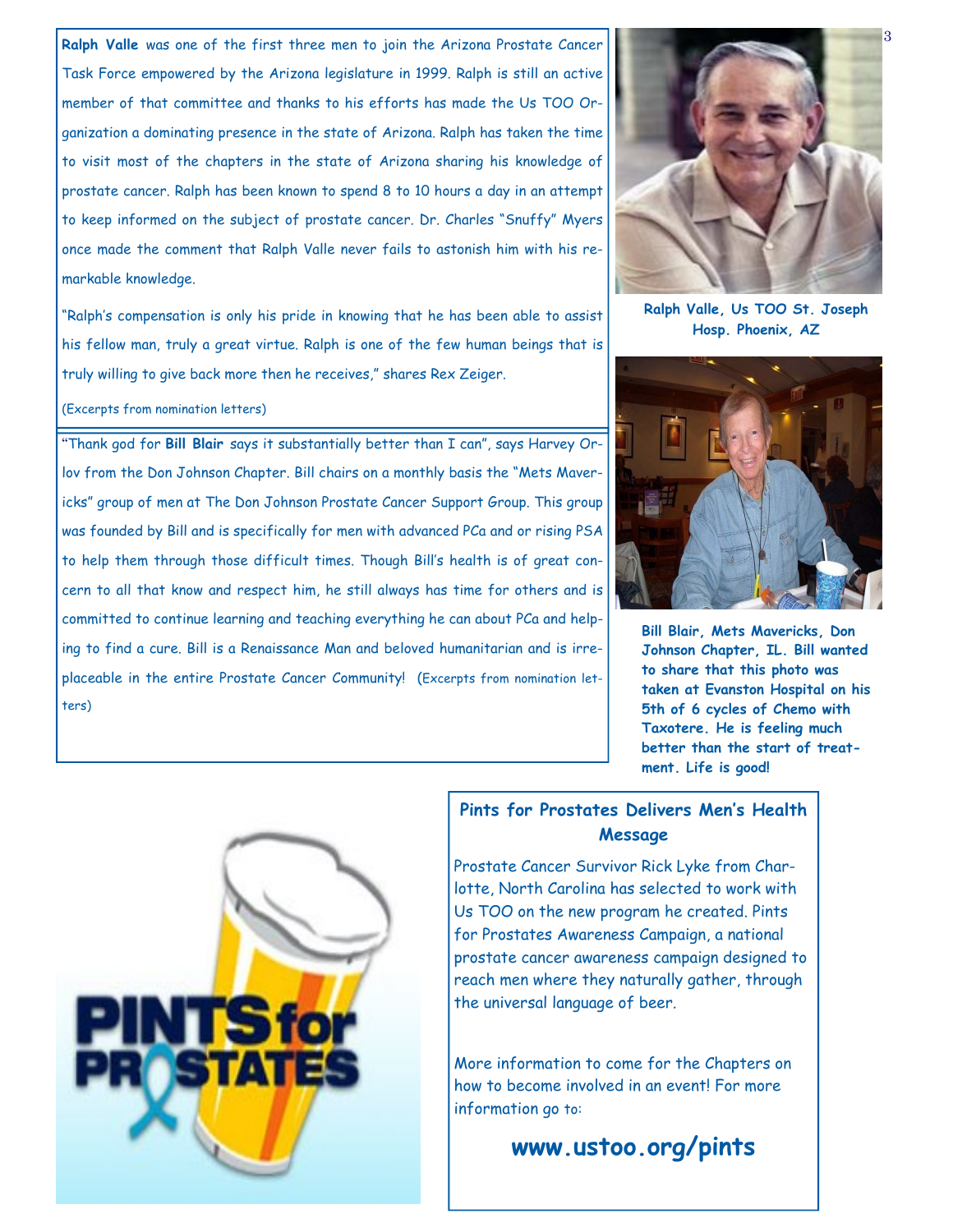

**Jack Pais, Us TOO Belgium** 



**Harry Pinchot,Us TOO Board of Directors, Us TOO Thousand Oaks, & Marina Del Ray** 

## **We Remember...**

**Jack Pais** founded US TOO Belgium in 2000 as a sister organisation of its US TOO Counterpart. It is a support group for prostate disease patients which now covers the Flanders region with groups in Antwerp, Brabant and Limburg and both provinces of Flanders In a very short time the activities regularly presented in a Café Santé were like jazz jam-sessions stimulating exchange of views and open discussions with lecturing physicians where lifestyle seemed as important as the latest treatment research. This success led to the European alliance of prostate cancer support groups in the founding of Europa Uomo where he started as secretary in 2004. The support of the European School of Oncology stimulated this initiative to the present representation of 16 European countries and more to join. One does not have cancer alone. A philosophy shared by Jack and his friends from the Oncologic Centre Antwerp. We will miss you Jack but we will continue your message. (Excerpts from memorial written by Louis Denis)

**Harry Pinchot** brought the chapter to life, and brought life to the chapter, by means of his dedication and depth of knowledge" shares Ken Foster from CA. Harry was widely recognized as perhaps the most knowledgeable layman concerning prostate cancer, its biology, its prevention, and its treatment. He will be greatly missed by thousands of prostate cancer patients, their families, and the prostate cancer community as a whole who came to depend on, and deeply respect this remarkable man who had such an impact on the understanding of prostate cancer and its treatment options. Harry's dedication to his fellow man and his devotion to his family was shown by the remarkable and touching outpouring of gracious and loving words from doctors, friends and fellow survivors at his memorial service. (Excerpts from nomination letters)

## **Prostate Cancer Blues Video wins Award!**

Remember the Prostate Cancer Blues Video and lyrics we told you about in the April/May issue of the newsletter? We have great news, the YouTube video has won a **TELLY AWARD**. The Telly Awards honor the very best local, regional and cable television commercials and programs, as well as the finest video and film productions, and work created for the Web.

 Through personal contacts, the Us TOO Marin Support Group in CA. was able to convince an emmy award winning local production company to donate their time, energy, and expertise to make this video; We would like to congratulate all who were involved in the making of this video.! To view, go to:

**http://www.youtube.com/watch?v=27w-KdjO-\_8** 

**Us TOO has copies of the video at the home office. Call 1-800-808-7866 and ask Terri Gibbons for a copy!** 

.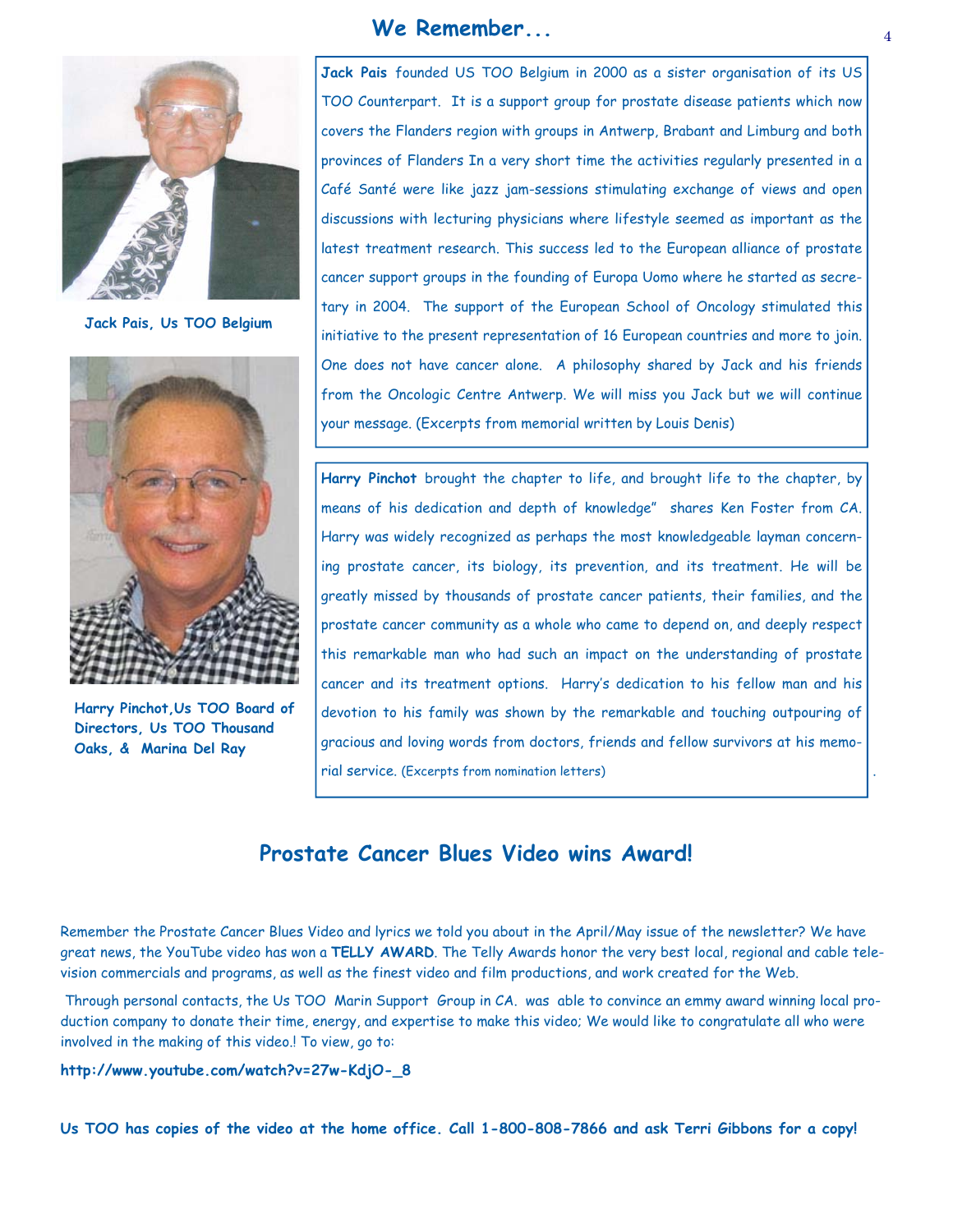## **Article from The Senior News June, Palatine Il**

# **"Prostate Cancer Survivor Advocates for Patients."..by Russ Gould**

Did you know one in six men will be Diagnosed with Prostate Cancer This Year? To complement the medical community, science based information from knowledgeable patient advocates can be very valuable. They have a real world, experienced and informed perspective, and a mind body connection with their feelings, side effects, and remission rates.

- YOU HAVE TIME– If you are diagnosed with prostate cancer, the first thing to know is: you do not have to make the rapid decision that is required after most other cancer diagnosis. With Dr.'s approval, a few months of investigation and education is very common.
- YOU ARE IN CHARGE OF YOUR OWN HEALTH—Monitoring health status, lab tests, and doctor's suggested action plans are an absolute necessity. Consider joining a prostate focused support group with knowledgeable patient advocates. Get all the advice and counsel that you can, but know the decisions are ultimately your to make.
- Partner with Your Doctor—By far, the most important decision you will make will be to select and outstanding doctor who is experienced in prostate cancer and will communicate with you. To be a partnership, you need to fully understand your treatment plan, insurance issues and hospital system practices and work on them. Your responsibility is to follow the protocol, take medications on time, and keep good notes on your body's reactions.
- GETTING THE MOST OUT OF YOUR DOCTOR VISITS—We know your doctor's time is valuable, carefully plan for a productive visit. Summarize your test results and reactions since your last appointment. Bring a typed list of medications, questions, and a tape recorder for review later. If possible, get the list to your doctor in advance.



**Russ Gould is a prostate cancer specialist with Wellness Place, a cancer resource center in Palatine, IL and Leader for The Us TOO Don Johnson and Mets Mavericks Group. He is also a lecturer for Us TOO at the Us TOO Universities.** 

• YOUR RECORD-KEEPING—Keep a personal log. Get a copy of all test results, scans, and doctors reports. Keep them organized in a 3-ring binder.

We must take charge of our own health for better outcomes. If you partner with your doctor, become an empowered patient with knowledge, resolve to get better treatment, and associate with people who have won the battle, you can live a healthier, happier life—Russ Gould

#### **Us TOO University Friday – Saturday, November 7-8, 2008**

**The Buttes by Marriott Resort, near Phoenix Sky Harbor Airport**



What do you REALLY want for your chapter in the future? Do you know about all the

tools & support available to you? Do you have a plan? Do you have a team? If you do not have a resounding "yes!" for all of these questions, don't miss November's Us TOO University event.

Chapter leaders present and future will be gathering in sunny Phoenix for an Us TOO University to rival all others. Even past Us TOO University attendees are welcome and encouraged to return with up-and-coming future leaders by their side. If you've missed the last three Us TOO U events, don't miss Us TOO University in Phoenix.

This event features a **fabulous** Friday Evening Symposium and a full-day chapter leader

workshop on Saturday, featuring all new curriculum with the same exceptional programming you've come to expect. Remember, Us TOO covers your expenses for conference tuition, books and materials, your hotel room for up to two nights and 2 meals. What a deal! You simply cover your expense to get to the program.

Just imagine how your chapter can grow and become event more vital and vibrant with all Us TOO University provides.

**ENROLL TODAY...THIS EVENT IS FILLING QUICKLY! FOR REGISTRATION FORM, CALL OR EMAIL Terri Gibbons @ 1-800-808-7866 or terri@ustoo.org.**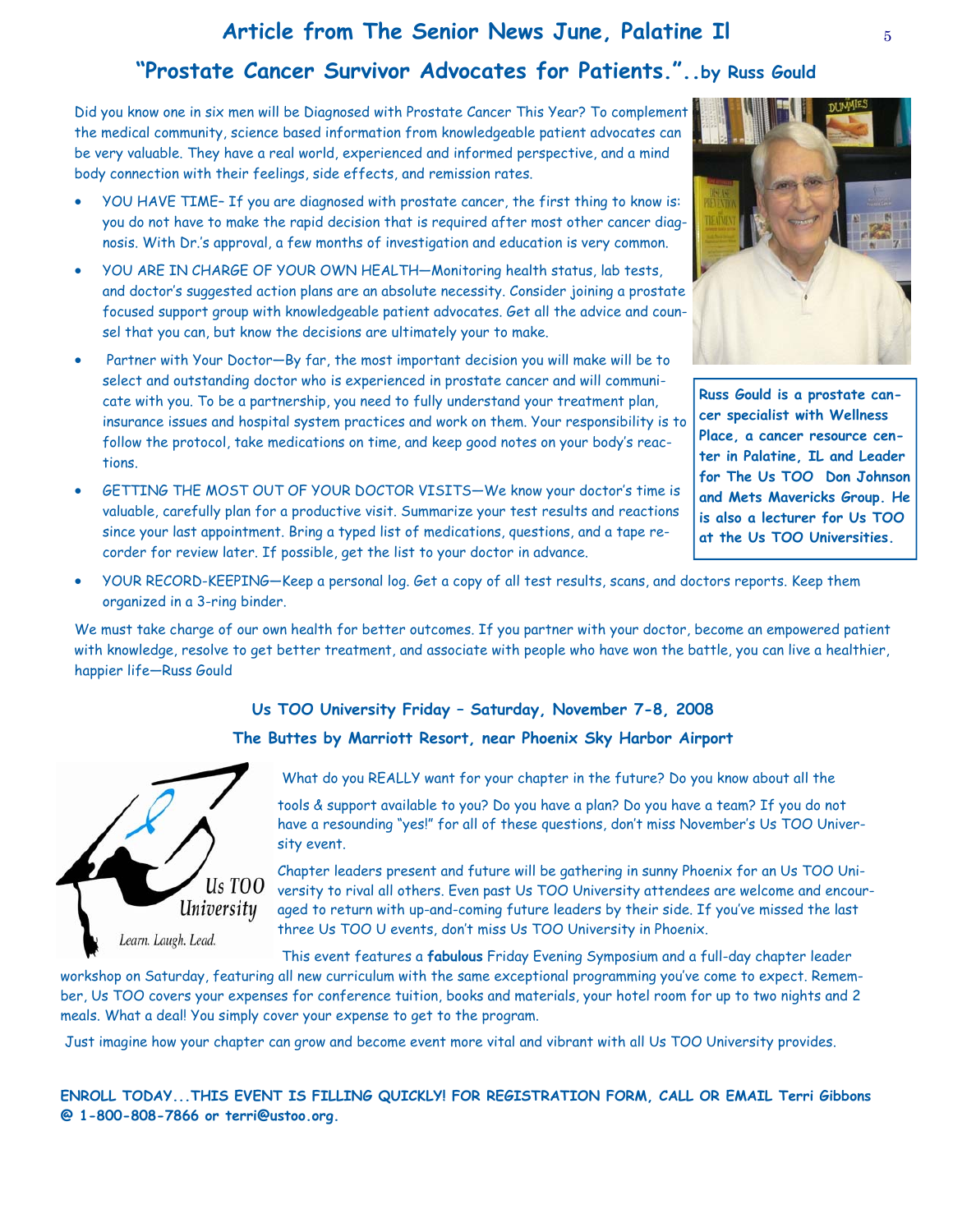## **Us TOO Volunteers in Action!**



**Bob Jelks,** 10-year prostate cancer survivor and Illinois Coordinator for Us TOO International Minority and Underserved Populations Program received the "**Outstanding Man" Award** on June 15, 2008 at Main Street Church of the Living God in Decatur, Illinois. The award was presented by Pastor Thomas Walker for dedication, passion and work in the area of prostate cancer. Us TOO would also like to thank Bob for having the picture taken with the SEA BLUE poster in the background...great job promoting that campaign!





**Bob Barinek** from Park Ridge, IL was chosen to be honored on Cancer Survivor Day at Northwestern Memorial Hospital in Chicago last June. Bob and his wife Maurine are very active volunteers for Us TOO at the home office They both help every month with the HotSheet mailing, stuffing "Newbie Kits" attending Health Fairs, and helping man the Us TOO Booth at the Chicago Run, Walk "n" Roll every September. Bob also spends hours answering the 800#, talking with newly diagnosed patients. Thank you Bob and Mo for all you do! We appreciate you!!



**Bill Stevens** Chapter Leader from the Us TOO Fairfield County Ohio Group and his "gang" participated in two-day annual Relay for Life event at the Lancaster, Ohio fairgrounds on June 27, 2008. Bill says" After twelve years, this event continues to grow, and makes us mindful of how thankful we are to be alive, to be able to spread the word about prostate cancer awarenss, and the need to be vigilent! Pictured from left to right: Sarah & Keith Stought (co-chapter leader), Sherry & Bill Stevens, Judy & Don Gardner and Jane & Delbert Bontrager. The guys "manned" the Us TOO Booth reaching out to men and their families about prostate cancer and the need for early detection.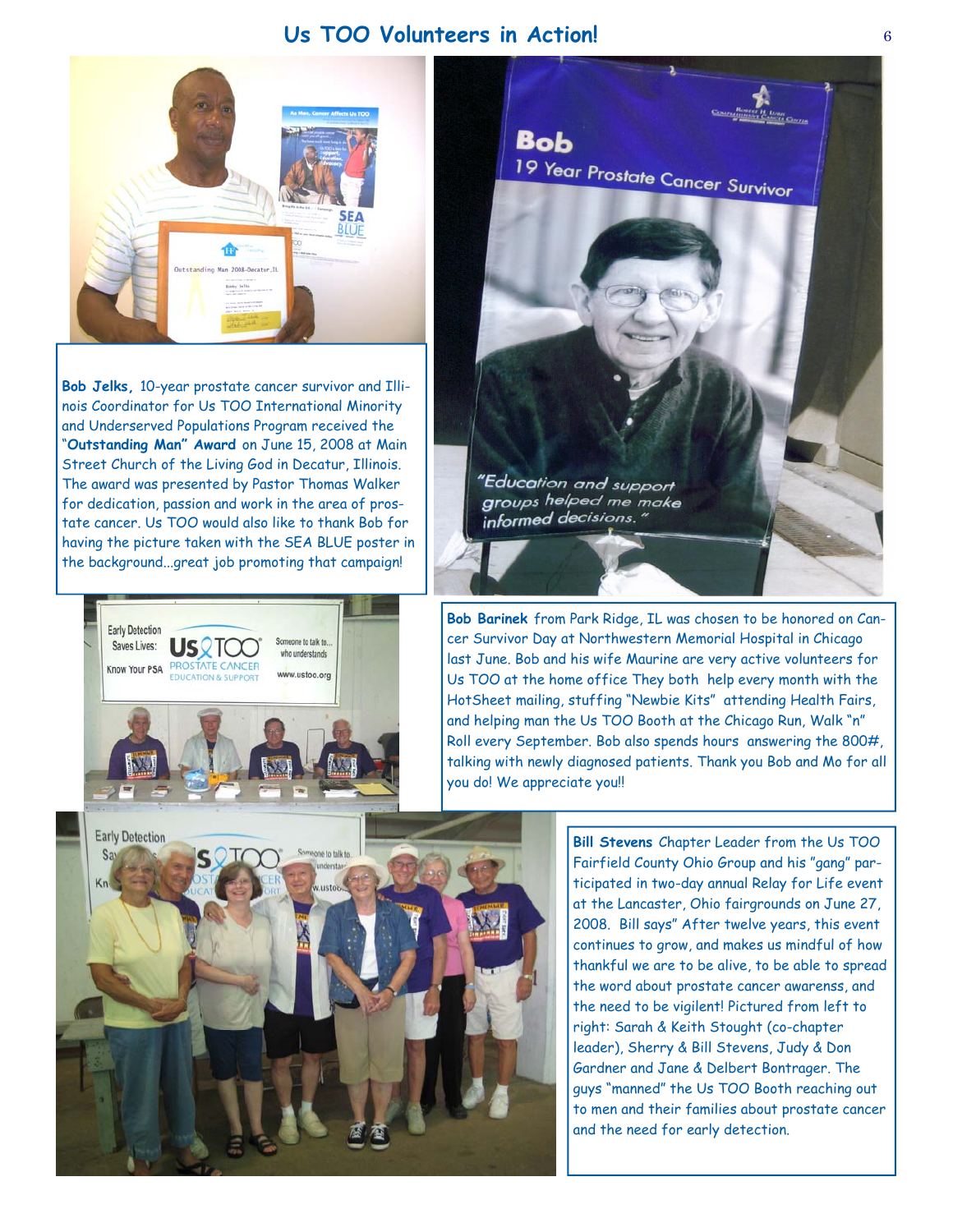# <sup>7</sup>**Sneakers @ Work Day Campaign in Full Swing! Register today at www.ustoo.org/sneakers@work**



Every year, 30,000 men fall to prostate cancer, the #2 cancer killer of men. Many of them die needlessly. Sneakers at Work Day, sponsored by the American Prostate Cancer Initiative, is a national workplace based event dedicated to fighting Prostate Cancer through employee awareness, education and support. Get your Company to participate and together let's beat this thing. "LET'S GET READY FOR SNEAKERS AT WORK DAY"

**SNEAKERS CO WORK DAY** .<br>RAISING NATIONAL PROSTATE CANCER AWARENESS & ACTIO Presented by American Prostate Initiative, Inc. a 501(c)(3) not-for-profit corporal and St. New York, NY 10065 - 888 582 0173 - www.sneakersatwork.org



You still have lots of time to get your friends, family and co-workers to participate in Sneakers @ Work Day on September 19, 2008. We still have business cards available in the home office for you all to pass out in your community! Give us a call @ 1-800-808-7866 and we will be happy to send you more! **Be sure to go to www.ustoo.org/sneakers@work to watch the new commercial!** Together, with your help, we can deliver a knock-out blow to prostate cancer!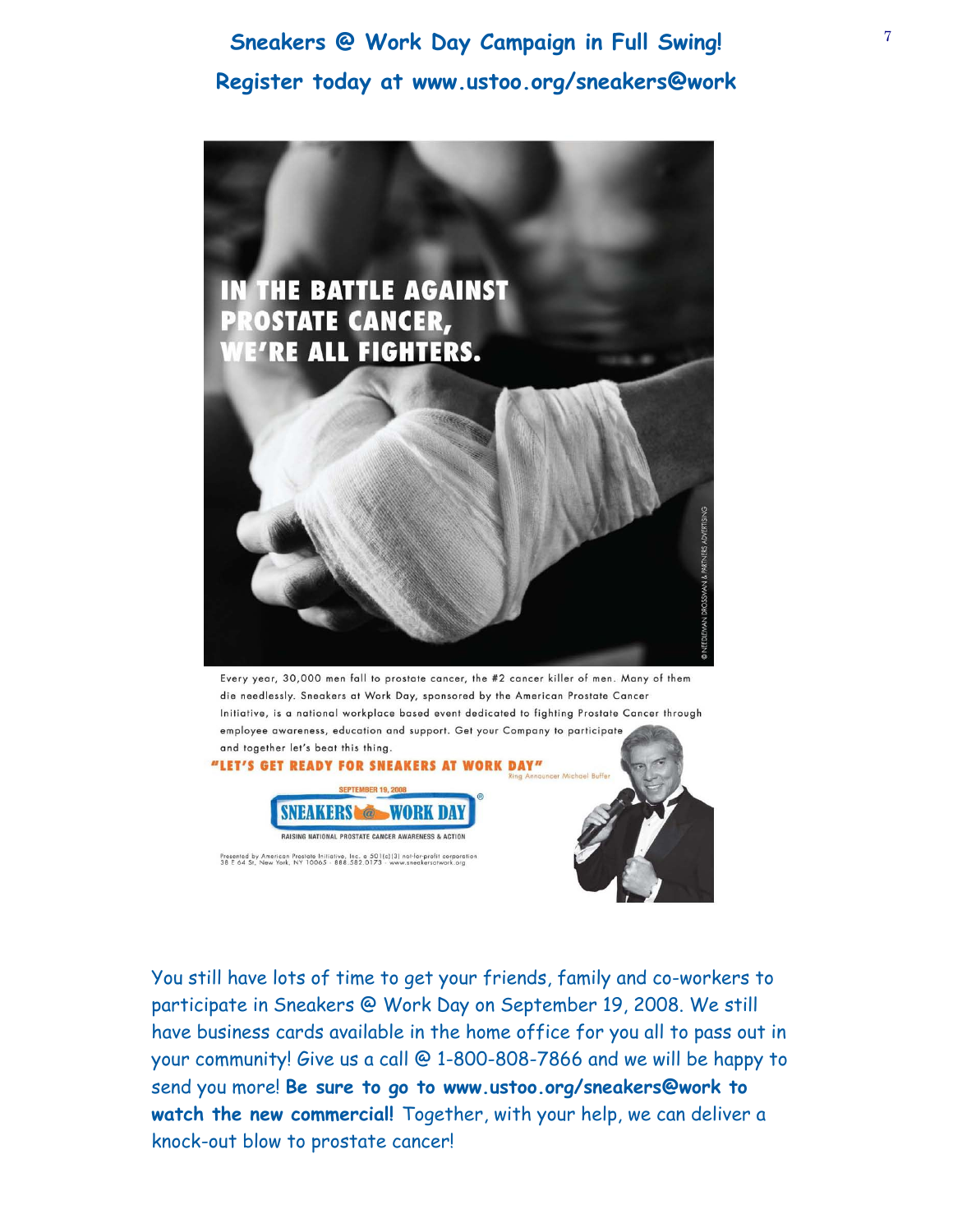#### 8 **A special note to Chapter Leaders about companions and family members**

# **You Matter Too!**



#### **Companions & Family Members Need Support Too**

Prostate cancer is a disease of the patient, the partner or spouse, and the family. While the patient experiences cancer in their body, those closest to the patient have an experience of prostate cancer that is very real. The challenges of the caregiver may not show up on a lab chart or test result, yet they are often equally painful and traumatic. Their experience can leave them feeling helpless, confused and alone. Their lives are also dramatically impacted by the diagnosis and treatment of prostate cancer. They, too, experience the treatments, the doctor visits, interrupted sleep, sadness,

fear and grief.

#### **At the same time**

When the spouse, companion and family members are actively and supportively involved in the patient's/survivor's experience:

- \* the patient experiences better quality of life, and greater longevity
- \* the patient is more informed and makes better choices
- \* the patient is far more likely to follow a prescribed course of treatment or self-care at home.

#### **Companion and family care,**

**The Partner's Program Guide -**

 **more than just a good idea.**

What You Need to Know About Your Partner's Prostate Cancer.



This is the result of collaboration between Us TOO International and Y-ME National Breast Cancer Organization. While men are not typically as open as women might be regarding personal health issues, we've learned that men don't want to face prostate cancer treatment choices alone – they want their partner to help them make these decisions. A Partner's Program Guide is intended to encourage and enable men and women to work together to fight the battle against prostate cancer.

**RESOURCES FOR COMPANION AND FAMILY MEMBERS**

Available online at www.ustoo.org or by calling Us TOO International at 1-800-808=7866.

#### **On-line Support**

A variety of moderated email lists on specific issues related to living and loving with prostate cancer can be found in our Prostate Pointers virtual support communities.

#### **We recommend:**

"The Circle". The Circle is intended as a place for support, of inclusion, of welcome and good talk. Members are invited to share freely. We welcome your thoughts, feelings, frustrations and questions related to being a loved one of a prostate cancer patient. You will find hope, support and friendship in The Circle.

"Among Friends," a forum dedicated to the discussion of issues facing friends and loved ones of patients.

You can access the bulletin board system at www.prostatepointers.org/phpBB2/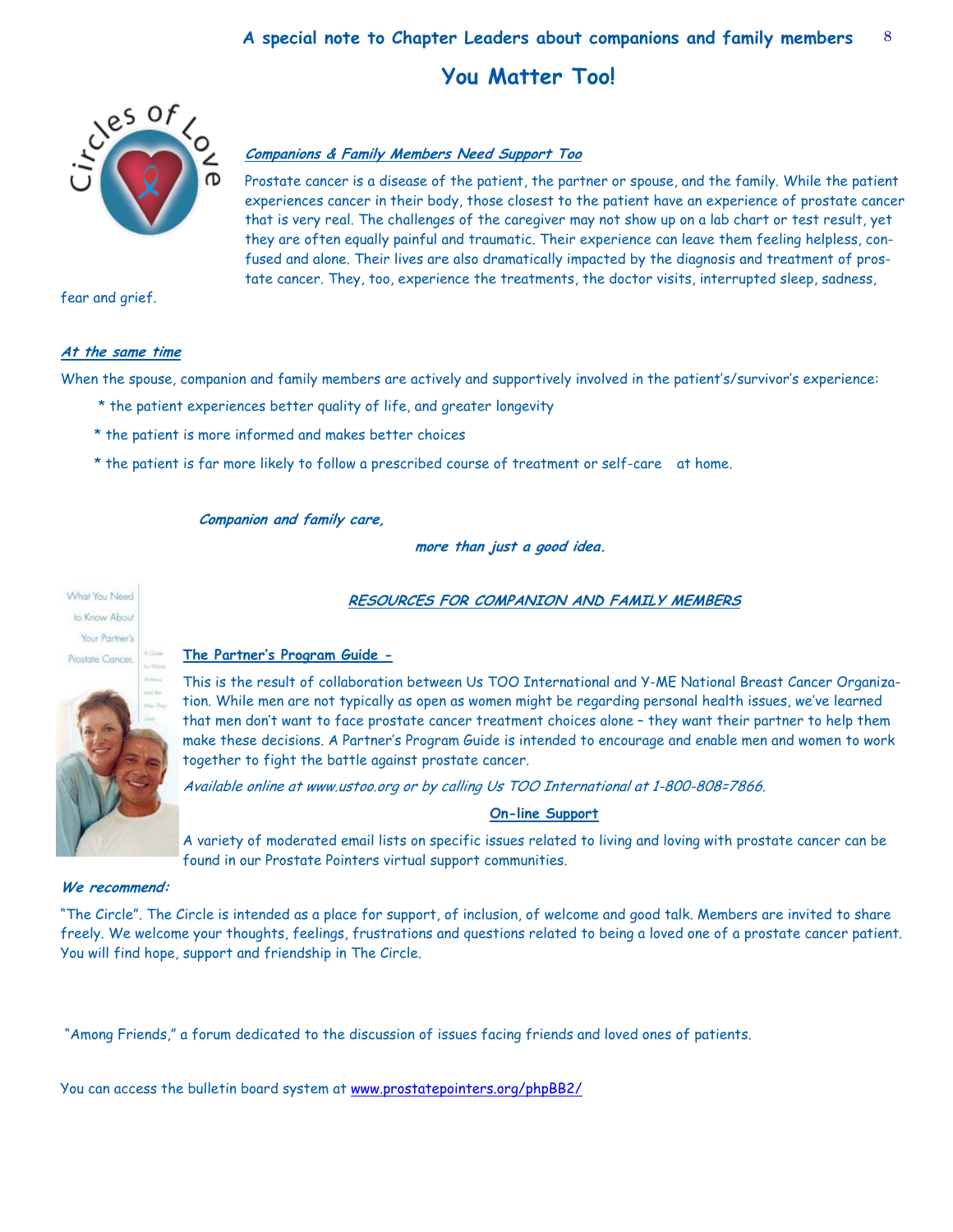## <sup>9</sup>**The Circles of Love Care Kit**

The Circles of Care Kit is a resource and support program designed with the caregiver in mind. The purpose of the program is to acknowledge, empower and support companions, partners, spouses and family members of men with prostate cancer. A special Chapter Leader Discussion Guide is also available which corresponds to the Us TOO original book, The Circles of Love Collection.

**The Circles of Love Collection: Personal stories from companions and family members of those fighting prostate cancer.**  An Us TOO original publication, this book is a compilation of interviews with friends and loved ones of prostate cancer patients.

**Intimacy with Impotence: The couples guide to better sex after prostate disease.** This book, authored by Ralph and Barbara Alterowitz, is written for couples who have survived prostate cancer and whose normal sexual function has been disrupted.

**What You Need to Know about Prostate Cancer**. This informative booklet is produced by the National Institutes of Health and the National Cancer Institute.

**Resource and Referral Guide.** This listing is an excerpt from "Life after Cancer Treatment," a booklet produced by the National Cancer Institute (1-800-4-Cancer).

**Circles of Love Music CD.** As music calms the savage beast, we wanted to include a unique musical/audio component to our Circles of Love Care Kit support materials.

#### **Order your circles of love care kit today!**

Your care kit includes all products listed above (two books, one resource list, one booklet, one music CD, and access information for the on-line communities, a combined value of over \$45)

Care kits are \$24.99 (includes shipping and handling) and can be ordered through the Us TOO online store: Or by phone: 1-800-80-USTOO (1-800-808-7866) (Visa and Mastercard accepted)

#### **Willie Stewart Us TOO Tacoma, Washington Chapter receives American Cancer Society Leadership Award**

**Willie Stewart** is one of Us TOO Tacoma's Chapter Leaders. Willie has been my mentor since the first Tacoma meeting I attended, shares fellow survivor and Chapter Leader Jack Hudspeth. Willie is an outstanding educator, and a loving caring teacher who also served as the Principal of Stadium High School in Washington for several years. Willie has received numerous community awards recognizing his countless hours as a volunteer! He has also served as a member and president of the Tacoma School Board. He is a member of the UW SPORE PCa Patient Advocacy Committee and a regular attendee of the Annual African American Prostate Cancer Disparity Summit. Willie never misses an opportunity to promote Us TOO International! We congratulate Willie for this well deserved award, and thank him for all he does for Us TOO!